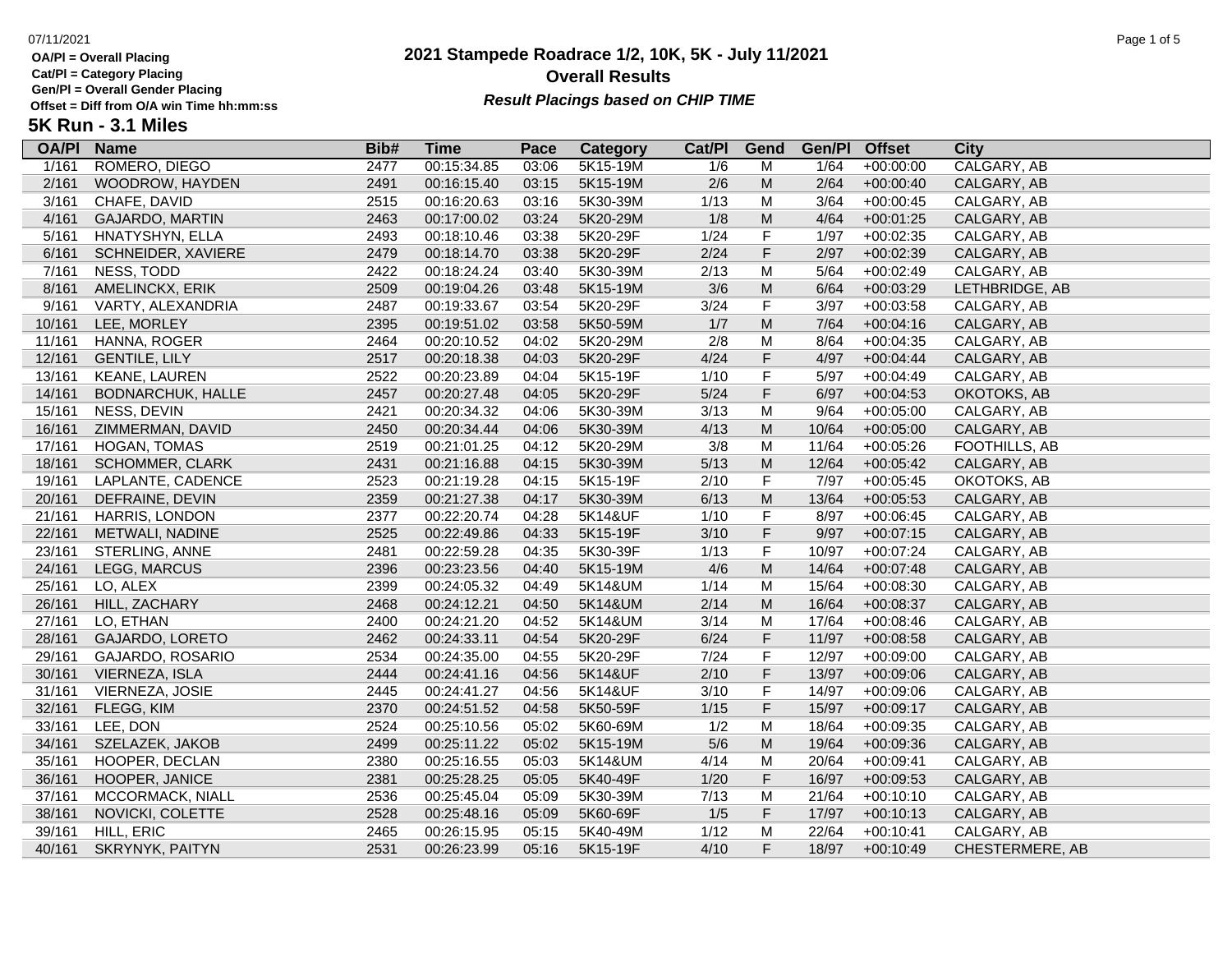**Cat/Pl = Category Placing**

**Gen/Pl = Overall Gender Placing**

**5K Run - 3.1 Miles**

## **2021 Stampede Roadrace 1/2, 10K, 5K - July 11/2021** 07/11/2021 Page 2 of 5 **Overall Results** Gen/PI = Overall Gender Placing<br>Offset = Diff from O/A win Time hh:mm:ss *Result Placings based on CHIP TIME*

| <b>OA/PI</b> | <b>Name</b>            | Bib# | <b>Time</b> | Pace  | Category | Cat/PI | Gend                                                                                                       | Gen/Pl | <b>Offset</b> | City           |
|--------------|------------------------|------|-------------|-------|----------|--------|------------------------------------------------------------------------------------------------------------|--------|---------------|----------------|
| 41/161       | BIRD, MADELINE         | 2514 | 00:26:35.36 | 05:19 | 5K14&UF  | 4/10   | F                                                                                                          | 19/97  | $+00:11:01$   | CALGARY, AB    |
| 42/161       | <b>BIRD, JOHN</b>      | 2513 | 00:26:35.95 | 05:19 | 5K40-49M | 2/12   | M                                                                                                          | 23/64  | $+00:11:01$   | CALGARY, AB    |
| 43/161       | BANDOLA, MARK          | 2454 | 00:26:53.22 | 05:22 | 5K50-59M | 2/7    | M                                                                                                          | 24/64  | $+00:11:18$   | CALGARY, AB    |
| 44/161       | <b>STUBBS, MICHAEL</b> | 2508 | 00:27:14.04 | 05:26 | 5K40-49M | 3/12   | M                                                                                                          | 25/64  | $+00:11:39$   | CALGARY, AB    |
| 45/161       | BANDOLA, REAGAN        | 2455 | 00:27:35.41 | 05:31 | 5K15-19F | 5/10   | F                                                                                                          | 20/97  | $+00:12:00$   | CALGARY, AB    |
| 46/161       | CARVALHO, NICOLE       | 2458 | 00:27:35.55 | 05:31 | 5K40-49F | 2/20   | $\mathsf F$                                                                                                | 21/97  | $+00:12:01$   | CALGARY, AB    |
| 47/161       | MACEACHERN, ALEX       | 2401 | 00:27:41.30 | 05:32 | 5K70-79M | 1/2    | M                                                                                                          | 26/64  | $+00:12:07$   | CALGARY, AB    |
| 48/161       | RUZICKA, JAMIE         | 2529 | 00:27:56.63 | 05:35 | 5K15-19M | 6/6    | $\mathsf{M}% _{T}=\mathsf{M}_{T}\!\left( a,b\right) ,\ \mathsf{M}_{T}=\mathsf{M}_{T}\!\left( a,b\right) ,$ | 27/64  | $+00:12:22$   | CALGARY, AB    |
| 49/161       | ANKLOVITCH, ERIC       | 2511 | 00:27:59.79 | 05:35 | 5K20-29M | 4/8    | M                                                                                                          | 28/64  | $+00:12:25$   | CALGARY, AB    |
| 50/161       | HILL, KRISTEN          | 2466 | 00:28:06.69 | 05:37 | 5K15-19F | 6/10   | $\mathsf F$                                                                                                | 22/97  | $+00:12:32$   | CALGARY, AB    |
| 51/161       | JANZEN, MARK           | 2502 | 00:28:13.30 | 05:38 | 5K50-59M | 3/7    | M                                                                                                          | 29/64  | $+00:12:38$   | CALGARY, AB    |
| 52/161       | HILL, SHARON           | 2467 | 00:28:16.75 | 05:39 | 5K40-49F | 3/20   | $\mathsf F$                                                                                                | 23/97  | $+00:12:42$   | CALGARY, AB    |
| 53/161       | ANKLOVITCH, KATRINA    | 2512 | 00:28:21.88 | 05:40 | 5K15-19F | 7/10   | F                                                                                                          | 24/97  | $+00:12:47$   | CALGARY, AB    |
| 54/161       | <b>ALLAN, STEVE</b>    | 2345 | 00:28:22.71 | 05:40 | 5K70-79M | 2/2    | M                                                                                                          | 30/64  | $+00:12:48$   | CALGARY, AB    |
| 55/161       | MCDONALD, MORGAN       | 2409 | 00:28:22.85 | 05:40 | 5K30-39F | 2/13   | F                                                                                                          | 25/97  | $+00:12:48$   | CALGARY, AB    |
| 56/161       | GIFFEN, REBECCA        | 2535 | 00:28:37.57 | 05:43 | 5K40-49F | 4/20   | F                                                                                                          | 26/97  | $+00:13:03$   | CALGARY, AB    |
| 57/161       | WILLIAMS, SHUNA        | 2447 | 00:29:07.60 | 05:49 | 5K30-39F | 3/13   | F                                                                                                          | 27/97  | $+00:13:32$   | CALGARY, AB    |
| 58/161       | HONEYCHURCH, NEIL      | 2520 | 00:29:14.70 | 05:50 | 5K60-69M | 2/2    | ${\sf M}$                                                                                                  | 31/64  | $+00:13:39$   | CALGARY, AB    |
| 59/161       | SANDERSON, JOANNE      | 2506 | 00:29:15.32 | 05:51 | 5K20-29F | 8/24   | $\mathsf F$                                                                                                | 28/97  | $+00:13:40$   | CALGARY, AB    |
| 60/161       | NEATH, DAN             | 2527 | 00:29:27.90 | 05:53 | 5K40-49M | 4/12   | $\mathsf{M}% _{T}=\mathsf{M}_{T}\!\left( a,b\right) ,\ \mathsf{M}_{T}=\mathsf{M}_{T}\!\left( a,b\right) ,$ | 32/64  | $+00:13:53$   | COCHRANE, AB   |
| 61/161       | KLEPACHEVA, OLYA       | 2503 | 00:29:33.24 | 05:54 | 5K15-19F | 8/10   | $\mathsf F$                                                                                                | 29/97  | $+00:13:58$   | OKOTOKS, AB    |
| 62/161       | HIGGINBOTTOM, MIROSLAV | 2500 | 00:29:33.72 | 05:54 | 5K14&UM  | $5/14$ | ${\sf M}$                                                                                                  | 33/64  | $+00:13:59$   | OKOTOKS, AB    |
| 63/161       | SANDERSON, HEIKE       | 2505 | 00:29:40.04 | 05:56 | 5K50-59F | 2/15   | F                                                                                                          | 30/97  | $+00:14:05$   | CALGARY, AB    |
| 64/161       | MCBETH, MICHAEL        | 2407 | 00:29:41.49 | 05:56 | 5K50-59M | 4/7    | M                                                                                                          | 34/64  | $+00:14:06$   | CALGARY, AB    |
| 65/161       | MCBETH, ALEC           | 2406 | 00:29:41.59 | 05:56 | 5K14&UM  | 6/14   | M                                                                                                          | 35/64  | $+00:14:06$   | CALGARY, AB    |
| 66/161       | WOODHEAD, ANGIE        | 2490 | 00:29:42.58 | 05:56 | 5K40-49F | 5/20   | $\mathsf F$                                                                                                | 31/97  | $+00:14:08$   | CALGARY, AB    |
| 67/161       | <b>BEAMISH, KAILEY</b> | 1489 | 00:29:47.30 | 05:57 | 5K30-39F | 4/13   | F                                                                                                          | 32/97  | $+00:14:12$   | CALGARY, AB    |
| 68/161       | <b>BURYNUIK, CHRIS</b> | 2351 | 00:29:58.77 | 05:59 | 5K30-39M | 8/13   | ${\sf M}$                                                                                                  | 36/64  | $+00:14:24$   | CALGARY, AB    |
| 69/161       | LEITHEAD, AMY          | 2540 | 00:29:58.94 | 05:59 | 5K15-19F | 9/10   | F                                                                                                          | 33/97  | $+00:14:24$   | CALGARY, AB    |
| 70/161       | JANZEN, ADRIENNE       | 2501 | 00:30:00.37 | 06:00 | 5K50-59F | 3/15   | $\mathsf F$                                                                                                | 34/97  | $+00:14:25$   | CALGARY, AB    |
| 71/161       | SERPICO WHALEN, MADI   | 2507 | 00:30:09.85 | 06:01 | 5K20-29F | 9/24   | F                                                                                                          | 35/97  | $+00:14:35$   | CALGARY, AB    |
| 72/161       | SERPICO, JACOB         | 2530 | 00:30:13.91 | 06:02 | 5K20-29M | 5/8    | ${\sf M}$                                                                                                  | 37/64  | $+00:14:39$   | CALGARY, AB    |
| 73/161       | EGGER, COLLEEN         | 2363 | 00:30:15.50 | 06:03 | 5K50-59F | 4/15   | $\mathsf F$                                                                                                | 36/97  | $+00:14:40$   | CALGARY, AB    |
| 74/161       | SWIFT, NATALINE        | 2532 | 00:30:32.79 | 06:06 | 5K50-59F | $5/15$ | F                                                                                                          | 37/97  | $+00:14:58$   | CASTLEGAR, BC  |
| 75/161       | CROTEAU, SOPHIE        | 1517 | 00:30:37.56 | 06:07 | 5K20-29F | 10/24  | F                                                                                                          | 38/97  | $+00:15:03$   | CALGARY, AB    |
| 76/161       | WEBB, DON              | 2488 | 00:30:43.29 | 06:08 | 5K40-49M | $5/12$ | ${\sf M}$                                                                                                  | 38/64  | $+00:15:09$   | CALGARY, AB    |
| 77/161       | DIBSKI, PATTI          | 2360 | 00:30:48.66 | 06:09 | 5K50-59F | 6/15   | F                                                                                                          | 39/97  | $+00:15:14$   | CALGARY, AB    |
| 78/161       | MCLEMAN, ELIZABETH     | 2411 | 00:30:48.80 | 06:09 | 5K40-49F | 6/20   | F                                                                                                          | 40/97  | $+00:15:14$   | CALGARY, AB    |
| 79/161       | MCKENZIE, KAITLIN      | 2475 | 00:31:01.45 | 06:12 | 5K20-29F | 11/24  | F                                                                                                          | 41/97  | $+00:15:26$   | LETHBRIDGE, AB |
| 80/161       | WEBB, SARAH            | 2489 | 00:31:05.03 | 06:13 | 5K30-39F | 5/13   | F                                                                                                          | 42/97  | $+00:15:30$   | CALGARY, AB    |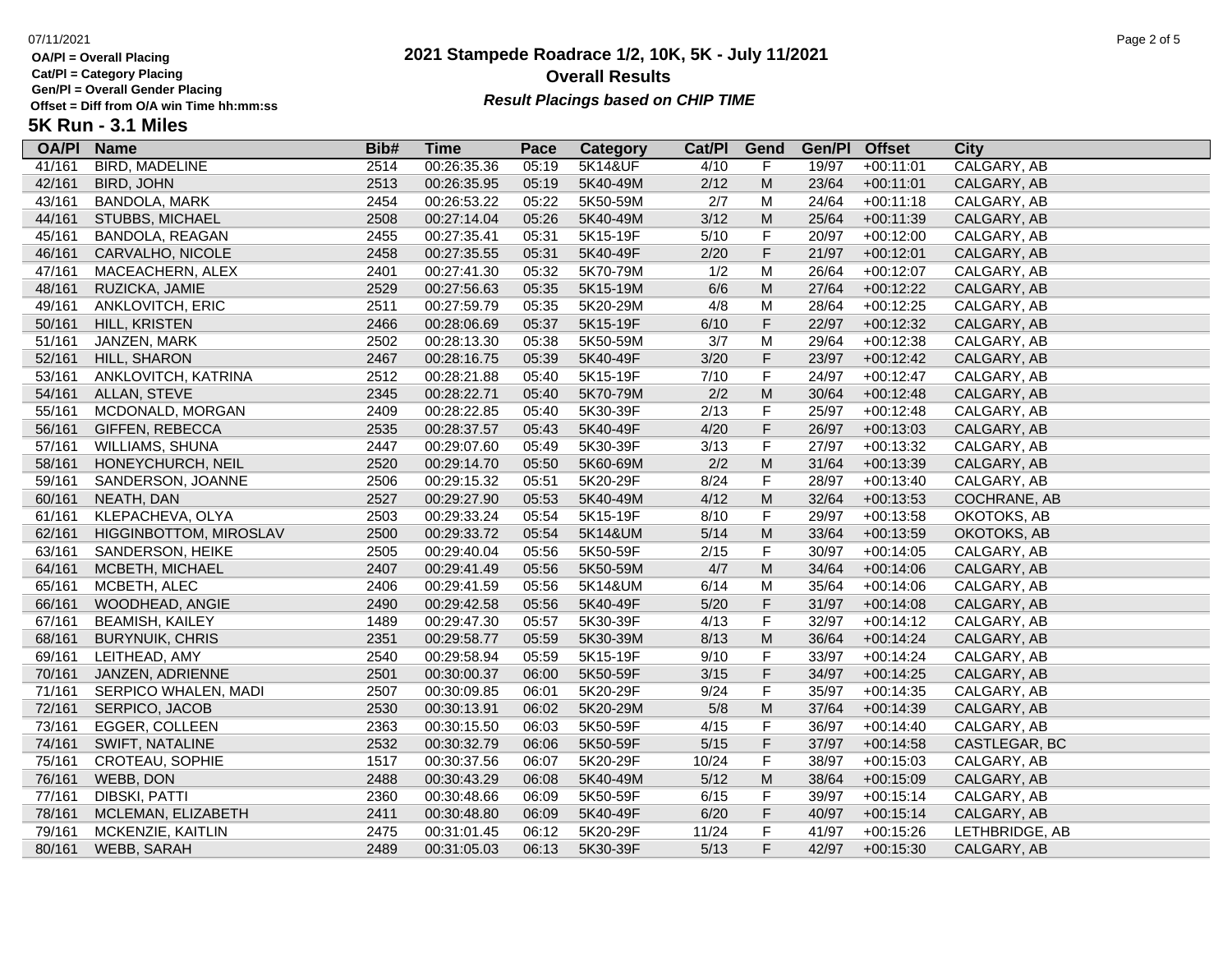**Cat/Pl = Category Placing**

**Gen/Pl = Overall Gender Placing**

**5K Run - 3.1 Miles**

## **2021 Stampede Roadrace 1/2, 10K, 5K - July 11/2021** 07/11/2021 Page 3 of 5 **Overall Results** Gen/PI = Overall Gender Placing<br>Offset = Diff from O/A win Time hh:mm:ss *Result Placings based on CHIP TIME*

| <b>OA/PI</b> | <b>Name</b>                 | Bib# | Time        | Pace  | Category | Cat/PI | Gend        | Gen/Pl | <b>Offset</b> | <b>City</b>         |
|--------------|-----------------------------|------|-------------|-------|----------|--------|-------------|--------|---------------|---------------------|
| 81/161       | O'KEEFFE, ZOE               | 2537 | 00:31:06.06 | 06:13 | 5K30-39F | 6/13   | F           | 43/97  | $+00:15:31$   | CALGARY, AB         |
| 82/161       | SZELAZEK, OLIVIA            | 2482 | 00:31:08.36 | 06:13 | 5K14&UF  | $5/10$ | F           | 44/97  | $+00:15:34$   | CALGARY, AB         |
| 83/161       | <b>DYCK, NICOLE</b>         | 2460 | 00:31:16.54 | 06:15 | 5K20-29F | 12/24  | F           | 45/97  | $+00:15:42$   | CALGARY, AB         |
| 84/161       | MYDEN, TROY                 | 2420 | 00:31:19.76 | 06:15 | 5K30-39M | 9/13   | M           | 39/64  | $+00:15:45$   | CALGARY, AB         |
| 85/161       | TEMPLETON-BANDOLA, KATHLEEN | 2483 | 00:31:25.18 | 06:17 | 5K40-49F | 7/20   | F           | 46/97  | $+00:15:50$   | CALGARY, AB         |
| 86/161       | KOKKO, ANNE                 | 2494 | 00:31:28.40 | 06:17 | 5K30-39F | 7/13   | F           | 47/97  | $+00:15:53$   | CALGARY, AB         |
| 87/161       | SNELGROVE, ROBYN            | 2480 | 00:31:32.32 | 06:18 | 5K20-29F | 13/24  | $\mathsf F$ | 48/97  | $+00:15:57$   | LETHBRIDGE, AB      |
| 88/161       | FARNELL, LOGAN              | 2367 | 00:31:42.90 | 06:20 | 5K14&UM  | 7/14   | ${\sf M}$   | 40/64  | $+00:16:08$   | CALGARY, AB         |
| 89/161       | FARNELL, WESLEY             | 2369 | 00:31:43.08 | 06:20 | 5K40-49M | 6/12   | M           | 41/64  | $+00:16:08$   | CALGARY, AB         |
| 90/161       | LOVE, RICHELLE              | 2495 | 00:31:52.46 | 06:22 | 5K40-49F | 8/20   | F           | 49/97  | $+00:16:18$   | CALGARY, AB         |
| 91/161       | LEWIS, NICOLE               | 2398 | 00:32:09.21 | 06:25 | 5K30-39F | 8/13   | $\mathsf F$ | 50/97  | $+00:16:34$   | CALGARY, AB         |
| 92/161       | ROSENEGGER, STEPHEN         | 2538 | 00:32:10.14 | 06:26 | 5K40-49M | 7/12   | ${\sf M}$   | 42/64  | $+00:16:36$   | CALGARY, AB         |
| 93/161       | SERPICO, ROSE               | 2498 | 00:32:37.77 | 06:31 | 5K50-59F | 7/15   | $\mathsf F$ | 51/97  | $+00:17:03$   | CALGARY, AB         |
| 94/161       | DHILLON, SAVNEET            | 2516 | 00:32:44.93 | 06:32 | 5K20-29F | 14/24  | F           | 52/97  | $+00:17:10$   | CALGARY, AB         |
| 95/161       | MASSINON, STEPHANE          | 2474 | 00:32:47.55 | 06:33 | 5K40-49M | 8/12   | M           | 43/64  | $+00:17:13$   | CALGARY, AB         |
| 96/161       | MORRIS, ALEXANDRA           | 2526 | 00:33:15.46 | 06:39 | 5K20-29F | 15/24  | F           | 53/97  | $+00:17:41$   | HIGH RIVER, AB      |
| 97/161       | <b>WILSON, PAIGE</b>        | 2533 | 00:33:15.72 | 06:39 | 5K20-29F | 16/24  | F           | 54/97  | $+00:17:41$   | CAYLEY, AB          |
| 98/161       | ATTWELL, SARAH              | 2346 | 00:33:39.15 | 06:43 | 5K40-49F | 9/20   | F           | 55/97  | $+00:18:04$   | CALGARY, AB         |
| 99/161       | ENGLISH, ASPEN              | 2364 | 00:33:39.37 | 06:43 | 5K14&UF  | 6/10   | $\mathsf F$ | 56/97  | $+00:18:05$   | CALGARY, AB         |
| 100/161      | MCCOMBE, SHAWN              | 2539 | 00:33:51.10 | 06:46 | 5K50-59F | 8/15   | F           | 57/97  | $+00:18:16$   | CALGARY, AB         |
| 101/161      | HUMBLE, ROBERT              | 2521 | 00:33:52.10 | 06:46 | 5K50-59M | 5/7    | M           | 44/64  | $+00:18:17$   | CALGARY, AB         |
| 102/161      | MORGAN, LEO                 | 2417 | 00:34:03.96 | 06:48 | 5K14&UM  | 8/14   | ${\sf M}$   | 45/64  | $+00:18:29$   | CALGARY, AB         |
| 103/161      | MORGAN, BEN                 | 2415 | 00:34:04.79 | 06:48 | 5K14&UM  | 9/14   | M           | 46/64  | $+00:18:30$   | CALGARY, AB         |
| 104/161      | MORGAN, DAYNA               | 2416 | 00:34:05.93 | 06:49 | 5K40-49F | 10/20  | F           | 58/97  | $+00:18:31$   | CALGARY, AB         |
| 105/161      | ANKLOVITCH, DARRELL         | 2510 | 00:34:13.89 | 06:50 | 5K50-59M | 6/7    | M           | 47/64  | $+00:18:39$   | CALGARY, AB         |
| 106/161      | SADIQ, GANIYAT              | 2426 | 00:34:20.34 | 06:52 | 5K20-29F | 17/24  | F           | 59/97  | $+00:18:45$   | CALGARY, AB         |
| 107/161      | MORSTAD, SHANNON            | 2476 | 00:34:25.89 | 06:53 | 5K30-39F | 9/13   | F           | 60/97  | $+00:18:51$   | CALGARY, AB         |
| 108/161      | HODKINSON, COURTNEY         | 2469 | 00:34:26.03 | 06:53 | 5K20-29F | 18/24  | F           | 61/97  | $+00:18:51$   | CALGARY, AB         |
| 109/161      | EASSON, SARAH               | 2362 | 00:35:29.72 | 07:05 | 5K20-29F | 19/24  | $\mathsf F$ | 62/97  | $+00:19:55$   | CALGARY, AB         |
| 110/161      | <b>SCHEIDL, TAYLOR</b>      | 2428 | 00:35:30.11 | 07:06 | 5K20-29F | 20/24  | F           | 63/97  | $+00:19:55$   | CALGARY, AB         |
| 111/161      | <b>CONNORS, LIAM</b>        | 2355 | 00:35:30.76 | 07:06 | 5K20-29M | 6/8    | M           | 48/64  | $+00:19:55$   | CALGARY, AB         |
| 112/161      | REDEKOP, COLIN              | 2424 | 00:35:47.83 | 07:09 | 5K50-59M | 7/7    | ${\sf M}$   | 49/64  | $+00:20:13$   | CALGARY, AB         |
| 113/161      | <b>KRAMER, SHARON</b>       | 2392 | 00:35:54.04 | 07:10 | 5K50-59F | 9/15   | F           | 64/97  | $+00:20:19$   | CALGARY, AB         |
| 114/161      | HOOPER, STELLA              | 2382 | 00:35:58.24 | 07:11 | 5K14&UF  | $7/10$ | F           | 65/97  | $+00:20:23$   | CALGARY, AB         |
| 115/161      | HOOPER, CHRIS               | 2379 | 00:35:58.27 | 07:11 | 5K40-49M | 9/12   | M           | 50/64  | $+00:20:23$   | CALGARY, AB         |
| 116/161      | ZUBACH, ROBIN               | 2452 | 00:36:04.60 | 07:12 | 5K40-49F | 11/20  | F           | 66/97  | $+00:20:30$   | CALGARY, AB         |
| 117/161      | <b>GRAY, CHRISTINE</b>      | 2375 | 00:37:04.78 | 07:24 | 5K50-59F | 10/15  | F           | 67/97  | $+00:21:30$   | CALGARY, AB         |
| 118/161      | RINGUETTE, MICHELLE         | 2425 | 00:37:05.72 | 07:25 | 5K40-49F | 12/20  | F           | 68/97  | $+00:21:30$   | CALGARY, AB         |
| 119/161      | LINDSTROM, KARA             | 2472 | 00:37:21.28 | 07:28 | 5K60-69F | 2/5    | $\mathsf F$ | 69/97  | $+00:21:46$   | <b>VICTORIA, BC</b> |
| 120/161      | <b>FAIRLEIGH, KERSTEN</b>   | 2365 | 00:37:34.71 | 07:30 | 5K40-49F | 13/20  | F           | 70/97  | $+00:22:00$   | CALGARY, AB         |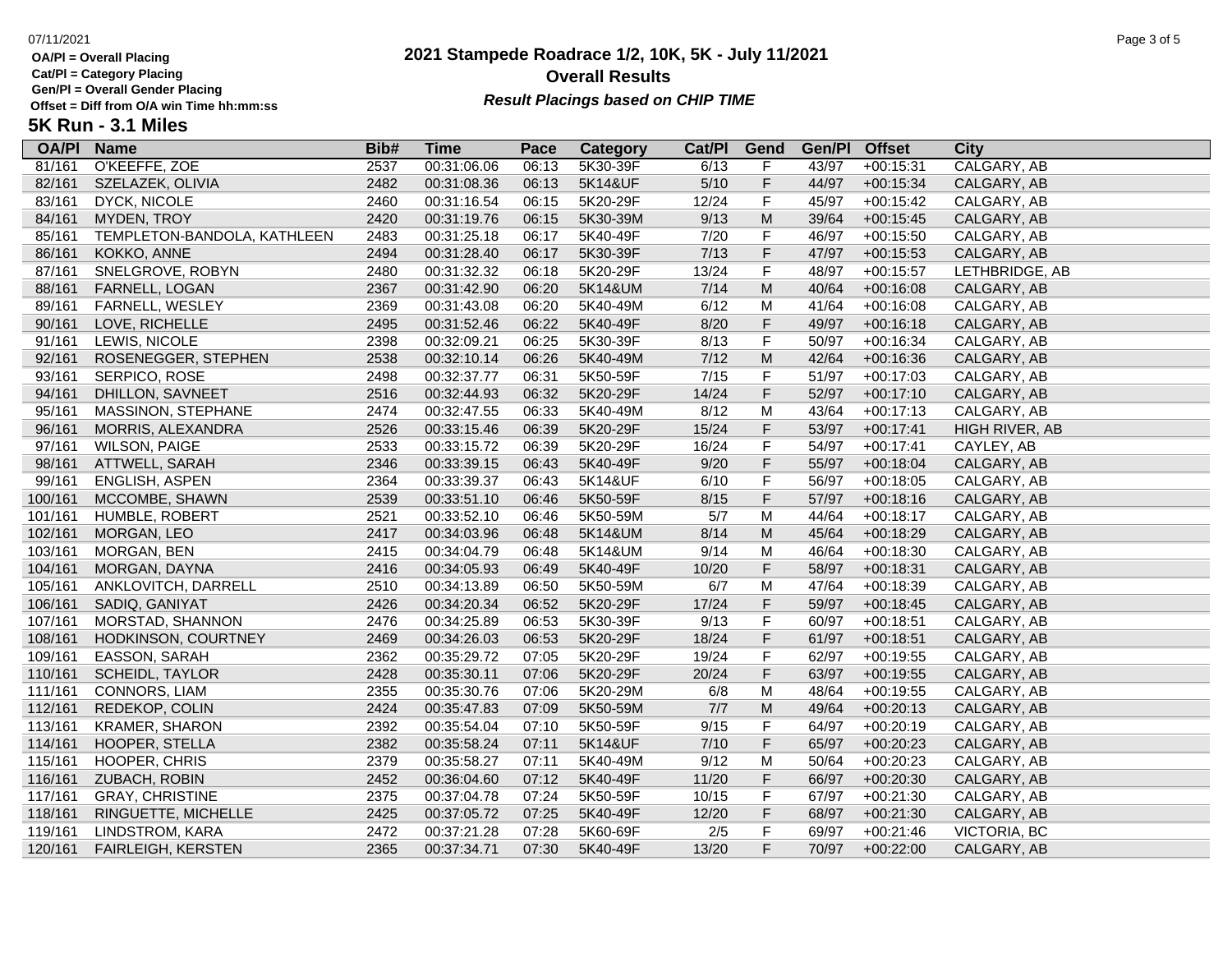**Cat/Pl = Category Placing**

**Gen/Pl = Overall Gender Placing**

**5K Run - 3.1 Miles**

### **2021 Stampede Roadrace 1/2, 10K, 5K - July 11/2021** 07/11/2021 Page 4 of 5 **Overall Results Result Placings based on CHIP TIME**

| <b>OA/PI</b> | <b>Name</b>              | Bib# | <b>Time</b> | Pace  | <b>Category</b> | Cat/PI | Gend                                                                                                       | Gen/Pl | <b>Offset</b> | <b>City</b>        |
|--------------|--------------------------|------|-------------|-------|-----------------|--------|------------------------------------------------------------------------------------------------------------|--------|---------------|--------------------|
| 121/161      | CHICHKALIUK, OLENA       | 2459 | 00:37:39.51 | 07:31 | 5K30-39F        | 10/13  | F                                                                                                          | 71/97  | $+00:22:04$   | CALGARY, AB        |
| 122/161      | HARDY, LISA              | 2376 | 00:37:42.33 | 07:32 | 5K40-49F        | 14/20  | F                                                                                                          | 72/97  | $+00:22:07$   | CALGARY, AB        |
| 123/161      | SCHATZ, ANGELA           | 2427 | 00:37:50.63 | 07:34 | 5K40-49F        | 15/20  | F                                                                                                          | 73/97  | $+00:22:16$   | CALGARY, AB        |
| 124/161      | <b>BANDOLA, SUMMER</b>   | 2456 | 00:38:17.16 | 07:39 | 5K14&UF         | 8/10   | F                                                                                                          | 74/97  | $+00:22:42$   | CALGARY, AB        |
| 125/161      | DOUGLAS, SARAH           | 2361 | 00:38:25.88 | 07:41 | 5K50-59F        | 11/15  | F                                                                                                          | 75/97  | $+00:22:51$   | CALGARY, AB        |
| 126/161      | CUSH, SHAUNA             | 2357 | 00:38:27.83 | 07:41 | 5K40-49F        | 16/20  | F                                                                                                          | 76/97  | $+00:22:53$   | CALGARY, AB        |
| 127/161      | MANN, SERENA             | 2403 | 00:38:49.53 | 07:45 | 5K14&UF         | 9/10   | F                                                                                                          | 77/97  | $+00:23:15$   | ROCKY VIEW COUNTY. |
| 128/161      | MANN, JOSHUA             | 2402 | 00:38:49.58 | 07:45 | 5K14&UM         | 10/14  | M                                                                                                          | 51/64  | $+00:23:14$   | ROCKY VIEW COUNTY, |
| 129/161      | RYAN, BRANDI             | 2478 | 00:39:06.04 | 07:49 | 5K30-39F        | 11/13  | F                                                                                                          | 78/97  | $+00:23:31$   | AIRDRIE, AB        |
| 130/161      | MANN, URSULA             | 2404 | 00:39:22.21 | 07:52 | 5K40-49F        | 17/20  | F                                                                                                          | 79/97  | $+00:23:47$   | ROCKY VIEW COUNTY, |
| 131/161      | SORABJI, DELNA           | 2439 | 00:39:22.98 | 07:52 | 5K40-49F        | 18/20  | F                                                                                                          | 80/97  | $+00:23:48$   | ROCKY VIEW COUNTY, |
| 132/161      | OJHA, PARAG              | 2496 | 00:39:47.84 | 07:57 | 5K30-39M        | 10/13  | $\mathsf{M}% _{T}=\mathsf{M}_{T}\!\left( a,b\right) ,\ \mathsf{M}_{T}=\mathsf{M}_{T}\!\left( a,b\right) ,$ | 52/64  | $+00:24:13$   | CALGARY, AB        |
| 133/161      | SAINI, GURMEET           | 2497 | 00:39:49.80 | 07:57 | 5K40-49M        | 10/12  | M                                                                                                          | 53/64  | $+00:24:15$   | CALGARY, AB        |
| 134/161      | WILLIAMS, RUTH           | 2446 | 00:39:49.88 | 07:57 | 5K60-69F        | 3/5    | F                                                                                                          | 81/97  | $+00:24:15$   | CALGARY, AB        |
| 135/161      | FARNELL, JENNIFER        | 2366 | 00:40:35.25 | 08:07 | 5K40-49F        | 19/20  | F                                                                                                          | 82/97  | $+00:25:00$   | CALGARY, AB        |
| 136/161      | FARNELL, MORGAN          | 2368 | 00:41:07.11 | 08:13 | 5K14&UM         | 11/14  | M                                                                                                          | 54/64  | $+00:25:32$   | CALGARY, BC        |
| 137/161      | <b>BOSCHEE, BELINDA</b>  | 2349 | 00:41:40.09 | 08:20 | 5K50-59F        | 12/15  | F                                                                                                          | 83/97  | $+00:26:05$   | CALGARY, AB        |
| 138/161      | <b>SCHNEIDER, BRETT</b>  | 2430 | 00:42:39.83 | 08:31 | 5K14&UM         | 12/14  | ${\sf M}$                                                                                                  | 55/64  | $+00:27:05$   | CALGARY, AB        |
| 139/161      | <b>SCHNEIDER, BREE</b>   | 2429 | 00:42:39.95 | 08:31 | 5K15-19F        | 10/10  | F                                                                                                          | 84/97  | $+00:27:05$   | CALGARY, AB        |
| 140/161      | NGUYEN, VINH             | 2423 | 00:43:30.15 | 08:42 | 5K30-39M        | 11/13  | ${\sf M}$                                                                                                  | 56/64  | $+00:27:55$   | CALGARY, AB        |
| 141/161      | CIPRICK, ASHLEY          | 2354 | 00:44:03.41 | 08:48 | 5K20-29F        | 21/24  | F                                                                                                          | 85/97  | $+00:28:28$   | CALGARY, AB        |
| 142/161      | LANG, CHRISTINE          | 2394 | 00:44:04.42 | 08:48 | 5K50-59F        | 13/15  | F                                                                                                          | 86/97  | $+00:28:29$   | CALGARY, AB        |
| 143/161      | <b>BURYNUIK, MICHAEL</b> | 2352 | 00:44:37.41 | 08:55 | 5K20-29M        | 7/8    | M                                                                                                          | 57/64  | $+00:29:02$   | CALGARY, AB        |
| 144/161      | PANNU, AMAN              | 2504 | 00:45:13.73 | 09:02 | 5K30-39F        | 12/13  | F                                                                                                          | 87/97  | $+00:29:39$   | CALGARY, AB        |
| 145/161      | <b>JENSEN, ROBERT</b>    | 2471 | 00:45:51.77 | 09:10 | 5K40-49M        | 11/12  | M                                                                                                          | 58/64  | $+00:30:17$   | CALGARY, AB        |
| 146/161      | JENSEN, CLARA            | 2470 | 00:45:52.81 | 09:10 | 5K14&UF         | 10/10  | F                                                                                                          | 88/97  | $+00:30:18$   | CALGARY, AB        |
| 147/161      | GILJE, MARY              | 2372 | 00:46:02.13 | 09:12 | 5K50-59F        | 14/15  | F                                                                                                          | 89/97  | $+00:30:27$   | CALGARY, AB        |
| 148/161      | SILVIUS, KATE            | 2435 | 00:46:09.43 | 09:13 | 5K30-39F        | 13/13  | F                                                                                                          | 90/97  | $+00:30:35$   | CALGARY, AB        |
| 149/161      | SILVIUS, LESLIE          | 2436 | 00:46:09.57 | 09:13 | 5K50-59F        | 15/15  | F                                                                                                          | 91/97  | $+00:30:35$   | CALGARY, AB        |
| 150/161      | <b>EAVES, MITCHELL</b>   | 2492 | 00:46:30.96 | 09:18 | 5K30-39M        | 12/13  | M                                                                                                          | 59/64  | $+00:30:56$   | LETHBRIDGE, AB     |
| 151/161      | GAUDET, JOCELYNE         | 2371 | 00:46:43.98 | 09:20 | 5K40-49F        | 20/20  | F                                                                                                          | 92/97  | $+00:31:09$   | CALGARY, AB        |
| 152/161      | TOWNSEND, BENJAMIN       | 2484 | 00:47:58.66 | 09:35 | 5K14&UM         | 13/14  | M                                                                                                          | 60/64  | $+00:32:23$   | CALGARY, AB        |
| 153/161      | TOWNSEND, JOSHUA         | 2486 | 00:48:00.41 | 09:36 | 5K14&UM         | 14/14  | M                                                                                                          | 61/64  | $+00:32:25$   | CALGARY, AB        |
| 154/161      | STANLEY, ARLENE          | 2440 | 00:48:00.81 | 09:36 | 5K20-29F        | 22/24  | F                                                                                                          | 93/97  | $+00:32:26$   | CALGARY, AB        |
| 155/161      | TOWNSEND, JEFFREY        | 2485 | 00:48:01.68 | 09:36 | 5K30-39M        | 13/13  | M                                                                                                          | 62/64  | $+00:32:27$   | CALGARY, AB        |
| 156/161      | ZIMMERMAN, KELCIE        | 2451 | 00:49:25.42 | 09:53 | 5K20-29F        | 23/24  | F                                                                                                          | 94/97  | $+00:33:51$   | CASTLEGAR, BC      |
| 157/161      | HOPKINS, DAWN            | 2383 | 00:50:04.55 | 10:00 | 5K60-69F        | 4/5    | F                                                                                                          | 95/97  | $+00:34:30$   | CALGARY, AB        |

158/161 FINN, WADE 2541 00:50:51.66 10:10 5K40-49M 12/12 M 63/64 +00:35:17 CALGARY, AB 159/161 STEWART, JESSICA 2442 00:54:59.38 10:59 5K20-29F 24/24 F 96/97 +00:39:25 EDMONTON, AB 160/161 KELLER, JONNY 2390 00:54:59.88 10:59 5K20-29M 8/8 M 64/64 +00:39:25 EDMONTON, AB